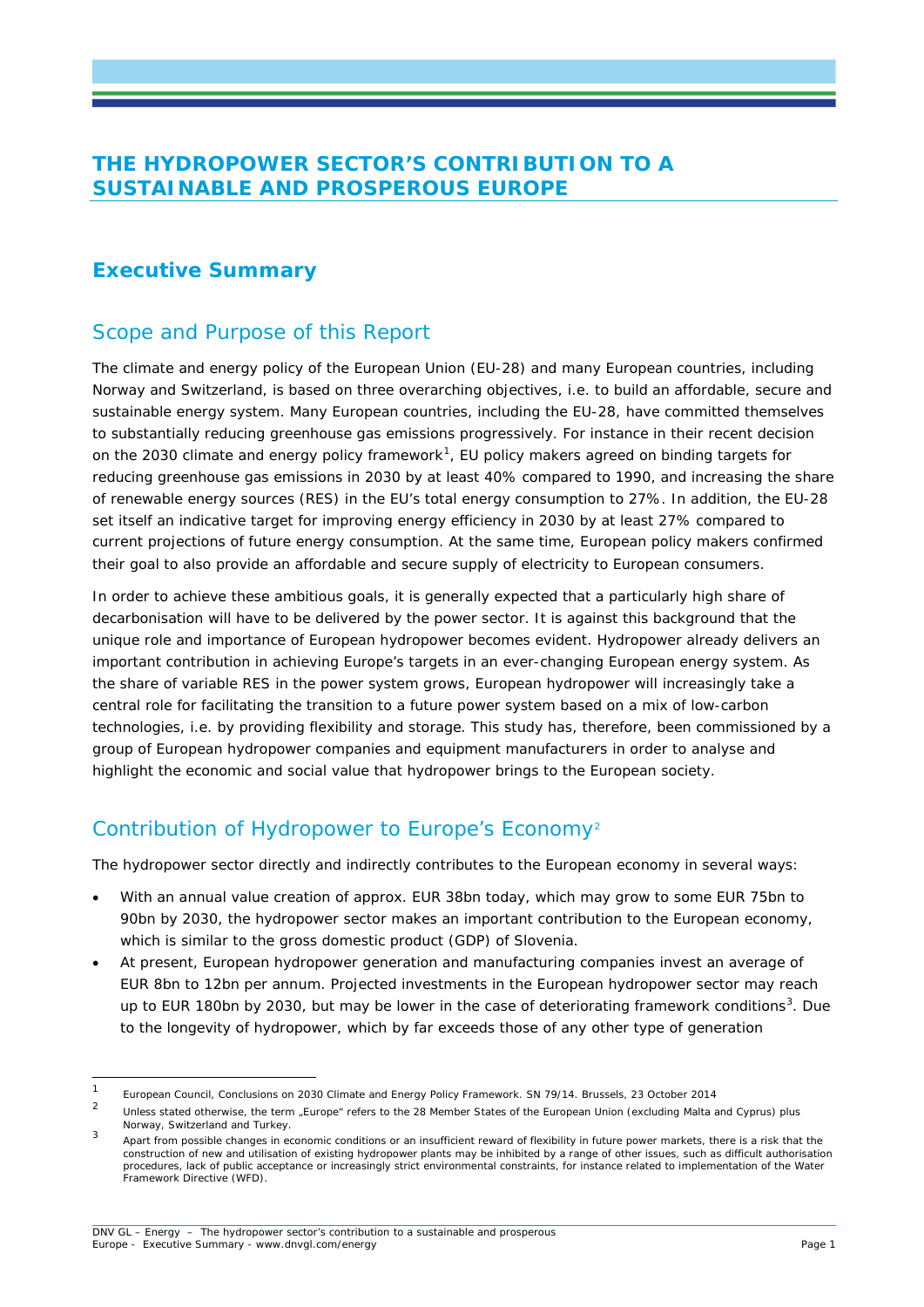technology in the electricity sector, several generations of European citizens will benefit from these investments<sup>[4](#page-1-0)</sup>.

- Directly and indirectly, European hydropower ensures more than 100,000 jobs (FTE), which is comparable to employment in the European aluminium industry. In addition, each FTE in the hydropower generation sector produces an average annual value of approx. EUR 650,000, which is equivalent to eight times the average productivity in the European manufacturing sector.
- The European hydropower sector generates major revenues for governmental budgets at national, regional and local levels. Direct tax contributions are estimated at almost EUR 15bn annually, or more than one third of total value creation, which is several times more than the limited volume of subsidised payments to small hydropower<sup>[5](#page-1-1)</sup>. A substantial share of this value goes directly to local and regional budgets and helps to foster regional development.
- In addition to these direct contributions, many hydropower plants deliver further benefits by serving several functions at the same time. Some of the most important multi-purpose benefits include flood mitigation, supplying drinking water as well as water for irrigation and industrial needs, or the promotion of tourism and navigation. Whilst it is difficult to estimate the associated benefits, the analysis carried out in this study indicates that the multipurpose functions of hydropower represent an additional annual economic value of EUR 10bn to 20bn, even when neglecting the potential value of avoided damages from flood events, which may be substantial. Due to climate change, these benefits can be expected to further increase in the future, for instance due to an increased need for water management and flood control.

## Support to the Key Pillars of EU Energy and Climate Policies

As already mentioned above, the 2030 climate and energy policy framework of the EU-28 includes binding targets for reducing greenhouse gas emissions by at least 40% compared to 1990 and increasing the share of renewable energy in the EU's total energy consumption to 27%. This decision is part of a wider policy framework for building an affordable, secure and sustainable energy system. Hydropower is perfectly suited to supporting these targets as it delivers on all three key objectives for the European power system.

#### **Sustainability**

- Hydropower represents a cornerstone for a sustainable power sector. At present (2013), it supplies 13% and 18% of the total electricity generation in the EU-28 and Europe, respectively. Similarly, it accounted for 49% and 59% of electricity generation from RES in the EU-28 and Europe, respectively. Although the future growth of hydropower is expected to be substantially lower than that of other types of RES (e.g. wind and solar power), it is estimated that hydropower will represent about one third of total generation by RES by 2030.
- At present, hydropower helps to avoid approx. 180 Mt<sup>[6](#page-1-2)</sup> of  $CO_2$  emissions in the EU-28, which is equivalent to about 15% of total  $CO<sub>2</sub>$  emissions in the EU-28 power sector. For Europe, savings are even bigger with 280 of  $CO<sub>2</sub>$ , or about 21% of total power sector emissions.

<span id="page-1-0"></span><sup>&</sup>lt;sup>4</sup> Please that these investments and benefits will not be evenly distributed across Europe.

<span id="page-1-1"></span> $5$  Estimated at EUR 2.6bn p.a.

<span id="page-1-2"></span>This estimate is based on the assumption that hydropower generation is replaced by the current generation mix. When alternatively assuming that the loss of production was replaced by electricity from fossil fuels only, avoided emissions would amount to about 350 Mt of  $CO<sub>2</sub>$ , or 32% of total  $CO<sub>2</sub>$  emissions in the EU-28.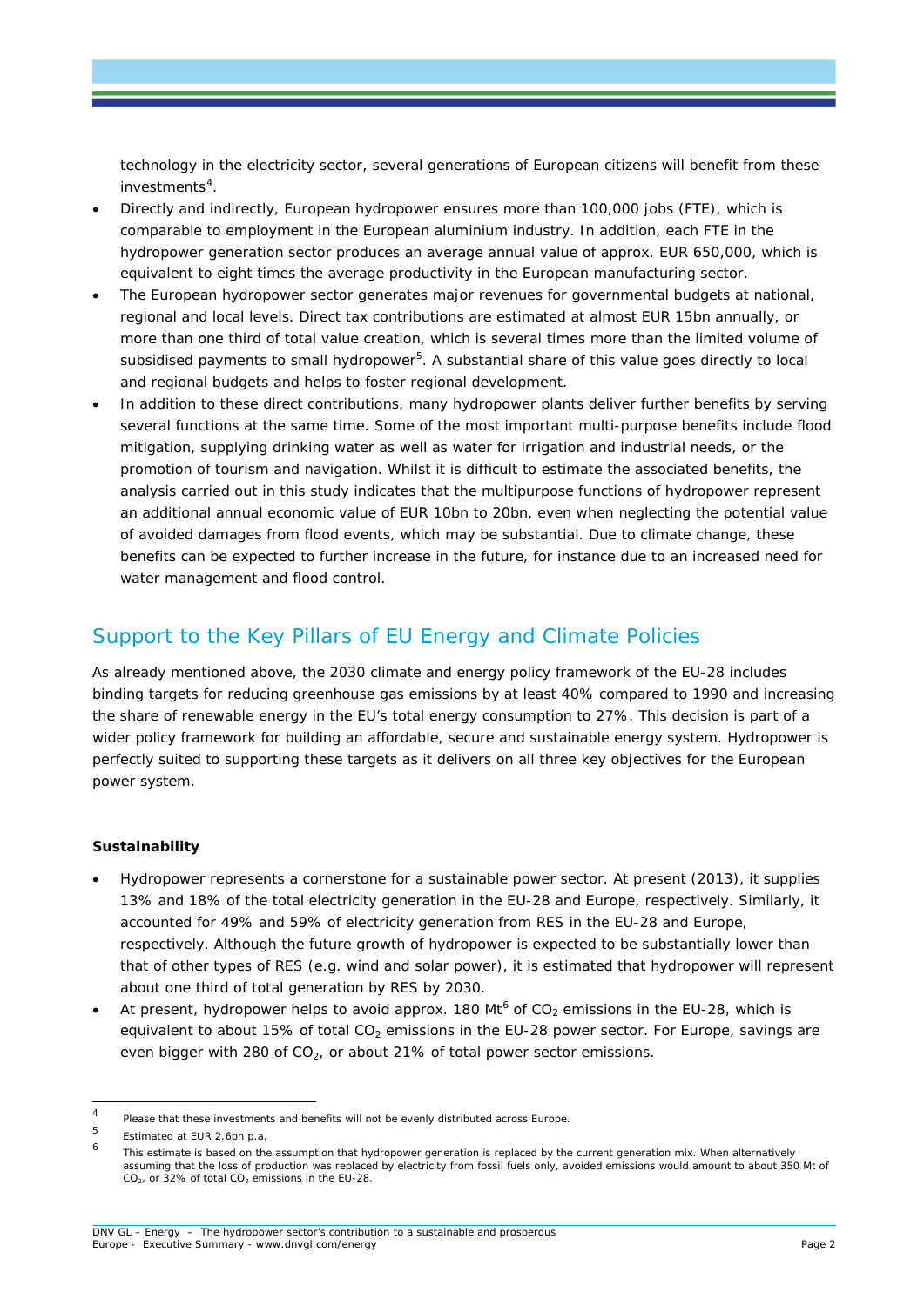#### **Affordability & Competitiveness**

- Hydropower helps to supply **affordable electricity** to European consumers. Besides the costefficient supply of electricity itself, the flexibility of hydropower plants helps to avoid price spikes in volatile wholesale electricity markets. Together, these effects help to mitigate the trend of increasing electricity prices, which final consumers have been faced with in many European countries in recent years.
- The price effects may trigger additional long-term benefits and contribute to the **competitiveness** of the European economy. Our analysis shows that hydropower has a positive effect on value creation and employment in other sectors. For instance a 10% increase of hydropower in the year 2030 would create up to 27,000 jobs in the EU-28, or almost 35,000 in Europe, mainly outside the hydropower sector itself. Indeed, the analysis in this study shows that the effects of employment in other sectors are significantly greater than in the hydropower industry itself, i.e. each additional job in the hydropower industry creates up to seven additional jobs in the overall economy.

#### **Security of Supply**

- Hydropower directly contributes to the reliability of the European power system, by providing flexible and reliable capacity that can be safely called upon when needed. Both aspects will become increasingly important in the future as the penetration of variable resources grows.
- <span id="page-2-0"></span>• Electricity generation from hydropower helps to avoid the combustion of fossil fuels. In 2010, fossil fuel consumption in the EU-28 would have had to increase by an estimated 2,[7](#page-2-1)00 to 4,300 PJ<sup>7</sup> without hydropower, which is equivalent to approximately 7% to 11% of total imports of EU-28 fossil fuels imports in that year. Based on the range of coal and gas prices in the years 2010 to 2013, this corresponds to annual savings of between EUR 12bn to 24bn<sup>[8](#page-2-2)</sup> for the EU-28.
- European hydropower plants provide a combined storage capacity of more than 220 TWh, which is equivalent to nearly 25 days of average European consumption.
- Pump Storage plants are perfectly suited for providing flexibility during daily operations and allow for the temporary storage (excess) of electricity and use it when it provides the largest value to the system. Based on actual generation and market prices in the year 2013, European pump storage plants were able to save up to an estimated EUR 1bn in fuel consumption.

### European Hydropower as the Enabler of RES Integration

In order to reach its ambitious decarbonisation goals, EU policy foresees that generation by other types of renewables energies will strongly increase by 2030. The variable nature of some of these resources will create major challenges for the future European power systems. In particular, volatile generation by wind and solar power will require increasing flexibility from other generation technologies, as well as the ability to sometimes efficiently deal with excess power supply and shortage situations at other times. Furthermore, the availability of variable RES cannot be guaranteed, such that they need to be backed up by other types of generation.

These developments will greatly increase the value of hydropower as it creates an ideal solution to cope with these challenges. Due to its flexibility, hydropower can efficiently contribute to the balancing of

<span id="page-2-1"></span><sup>&</sup>lt;sup>7</sup> Based on the carbon intensity of the fossil fuel mix (upper bound) and the average mix of nuclear energy and fossil fuels (lower bound) in the year 2010.

<span id="page-2-2"></span><sup>8</sup> Based on the range of avoided consumption of fossil fuels (see footnote [7\)](#page-2-0) and the commodity prices in 2010 (lower bound) and 2013 (upper bound), respectively.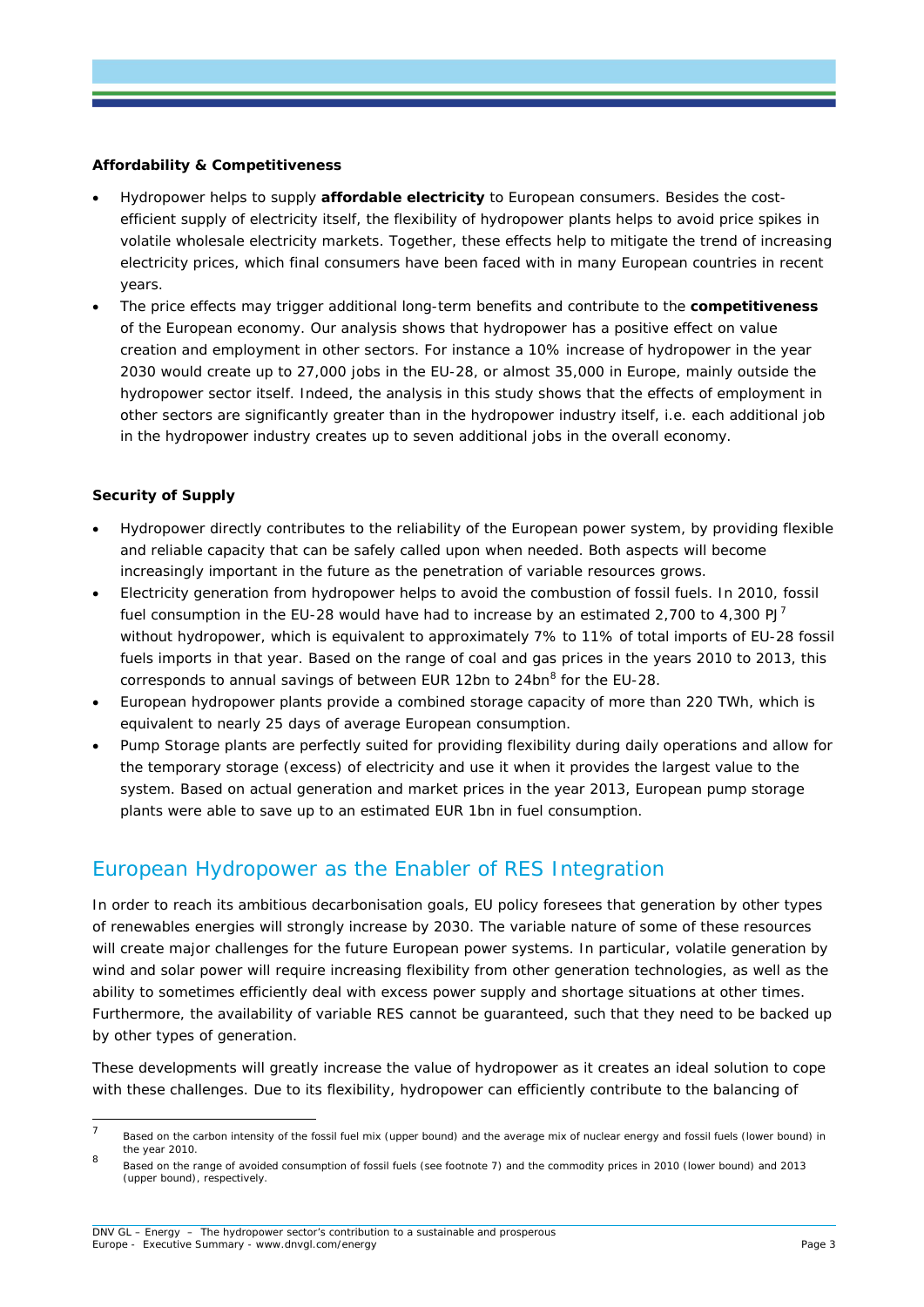variable generation from wind and solar power across different timescales, and mitigate the impact of sudden changes in residual load, which has to be supplied by conventional plants. Moreover, pump storage plants are the only form of electricity storage that is available on a large scale and at competitive prices today. This makes it possible to efficiently store electric energy for varying periods of time, i.e. from several minutes or hours to weeks, months or even on a seasonal scale. Similarly, other types of hydropower power storage may adjust their output to the variable generation by RES. The storage potential of hydropower plants thus increases reliability by providing power as required by the system.

Overall, the flexibility and storage capabilities of hydropower plants make them a perfect instrument for dealing with the challenges of integrating increasing volumes of variables RES into the European power system. Leading up to 2050, the role of European hydropower will thus further evolve from providing clean electricity at competitive rates to taking a central role for enabling the transition to a future power system based on a mix of low-carbon technologies.

# Technology Leadership and Innovation

The success of the European hydropower sector is based on its technology leadership, as reflected by the fact that European equipment manufacturers account for an estimated two thirds of the world market. This includes three current global leaders, which account for more than 50% of the worldwide market, plus a large number of small and medium-sized companies. In order to maintain its leading position and to be prepared for dealing with the challenges of the transition to future power systems dominated by variable RES, the European hydropower industry is continuously investing in research and development and innovative technologies. European manufacturers spend more than 5% of annual turnover on R&D, which is more than twice the European industry average.

## Increasing Role of Hydropower on the Road to a Low-Carbon Power **Sector**

Hydropower has been a cost-efficient source of clean electricity for more than a century. At present, it supplies about 380 TWh of electricity to the EU-28 and 600 TWh to Europe, which is equivalent to 13% and 18% of total electricity generation, respectively. Given a positive economic and regulatory framework, total electricity generation from hydropower in Europe may grow to some 700 TWh by 2030, and 750 to 800 TWh in 2050. Compared to today, this would represent an increase of approximately 31%, or 200 TWh, which represents an important contribution for the decarbonisation of the European power sector.

In addition to the supply of clean electricity, flexible hydropower has a long tradition of providing a range of ancillary services, which are essential for operating the power system in a safe and reliable manner. As outlined above, the flexibility and storage capabilities of hydropower plants have gained additional value as they represent an important instrument for dealing with the uncertain and variable generation of other types of renewable energies. Indeed, the role of hydropower has gradually evolved in line with an increasing penetration of wind and solar power over the past fifteen years. To date, hydropower has already been instrumental for enabling the successful integration of variable renewables in countries such as Denmark, Germany or Spain, and in some cases based on the contribution of hydropower in neighbouring countries (e.g. Norway, Austria and Switzerland).

In line with Europe's energy and climate goals, it is generally expected that the share of variable resources will continue to grow and that the future generation structure will be dominated by wind and